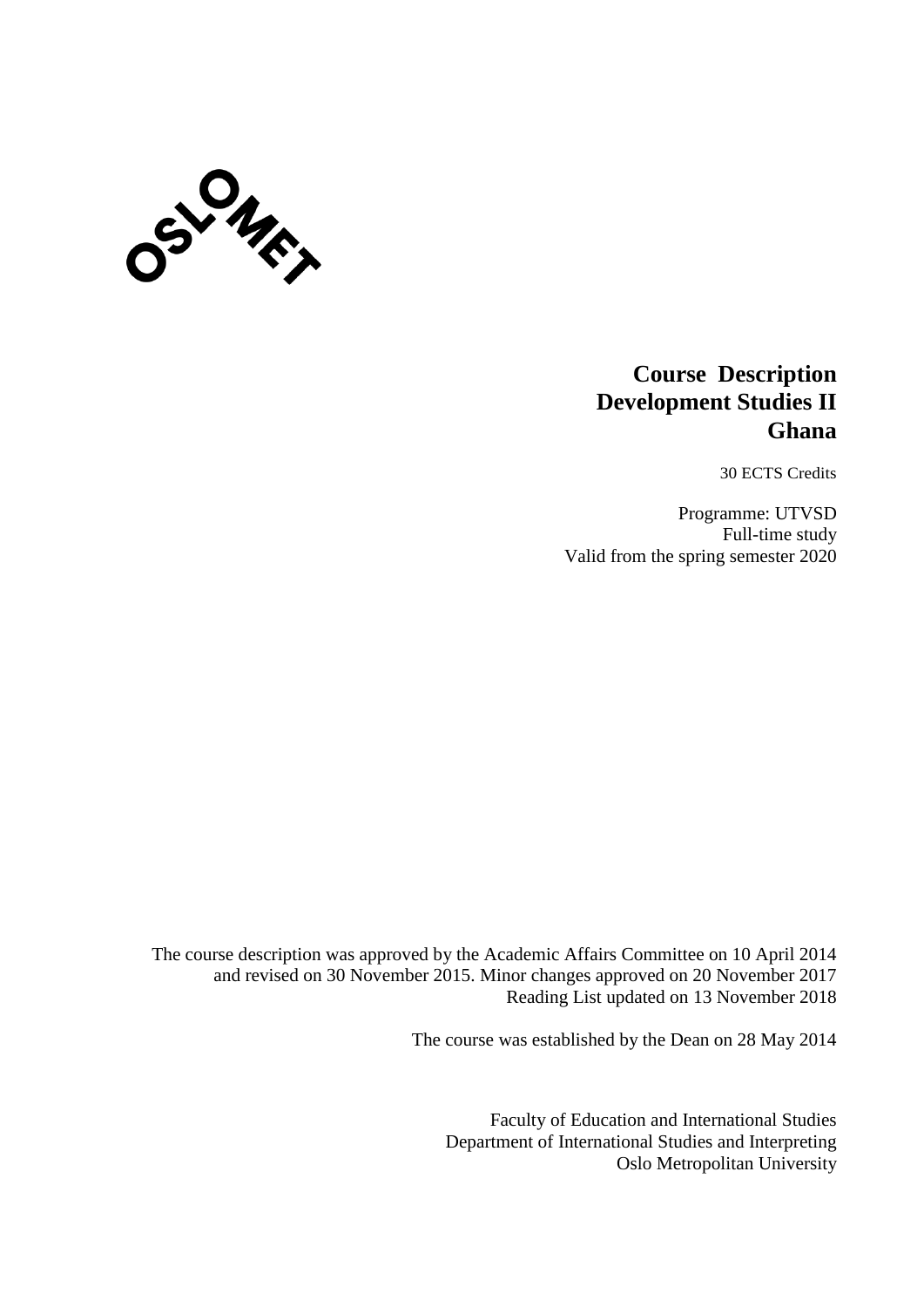# **Introduction**

OsloMetropolitanUniversity(OsloMet) offers a one semesterfull-time course (30ECTS credits)in Development Studies in Ghana. The course is a joint venture between OsloMet and Kulturstudier (CultureStudies),anindependentOslo-basedorganisationthatoffersinternationalacademiccoursesin the fields of culture and human development at study centres in Vietnam, Argentina and Latin America. OsloMet offers interdisciplinary courses in development issues and North-South relations, leading to a Bachelor's degree of 180 ECTS credits in Development Studies. Students who complete *Development Studies I* and *Development Studies II* can apply to continue their studies and complete a Bachelor degree in Development Studies at OsloMet by taking courses worth 120 ECTS (the 2nd and 3rd year of the Bachelor degree programme). Please note that the 3rd and 6th semester in this Bachelor programme are taught in Norwegian, while the 4th and 5th semester can be offered in English.

The aim of *Development Studies II* is to combine a study of the academic and institutional literature with field study, taking an inductive approach where learning from the field experience is brought to the literature and informs theory, rather than a deductive approach that applies a particular theory to research data. Thus, the field study will become part of the course curriculum. In addition, there will be a programme of lectures around the four core themes, taught through an interdisciplinary social science/humanistic approach incorporating elements of history, geography, social anthropology, political science, economics and sociology. The course activities (lectures, seminars, assignments, examination) as well as the literature are all in English.

The first part of the course is web-based. After this, the students leave for Ghana to attend 10 weeks of lectures, academic activities and field study. The final five weeks are again web-based.

# **Target Groups**

Development Studies II is intended for:

- Students who wish to include development studies as a part of a Bachelor's degree
- Professionals (teachers, nurses, journalists, engineers etc.) and others who seek further education in international, development and multicultural issues.

#### **Admission Requirement**

Applicants must qualify for university admission in Norway. *Development Studies II* is a second level course and builds on *Development Studies I* (offered in Vietnam) or *Global Forståelse I*  (previously offered at OsloMet). The requirement is that students have earned at least 30 credit units in Development Studies, *or* 60 credit units in social sciences. It is the responsibility of applicants without units in Development Studies to read and familiarise themselves with basic development concepts and theories. Please note that students who are granted admission on the basis of 60 credit units in social sciences, with no background in Development Studies, *will not* be granted admission into the 2nd year in the Bachelor's programme in Development Studies at OsloMet.

#### **Learning Outcomes**

The overall objective for the course *Development Studies II* is to give students an interdisciplinary understanding of development with a focus on Africa, the national and local experience in the context of wider regional and global influences.

At the end of the course the student will have obtained the following learning outcomes: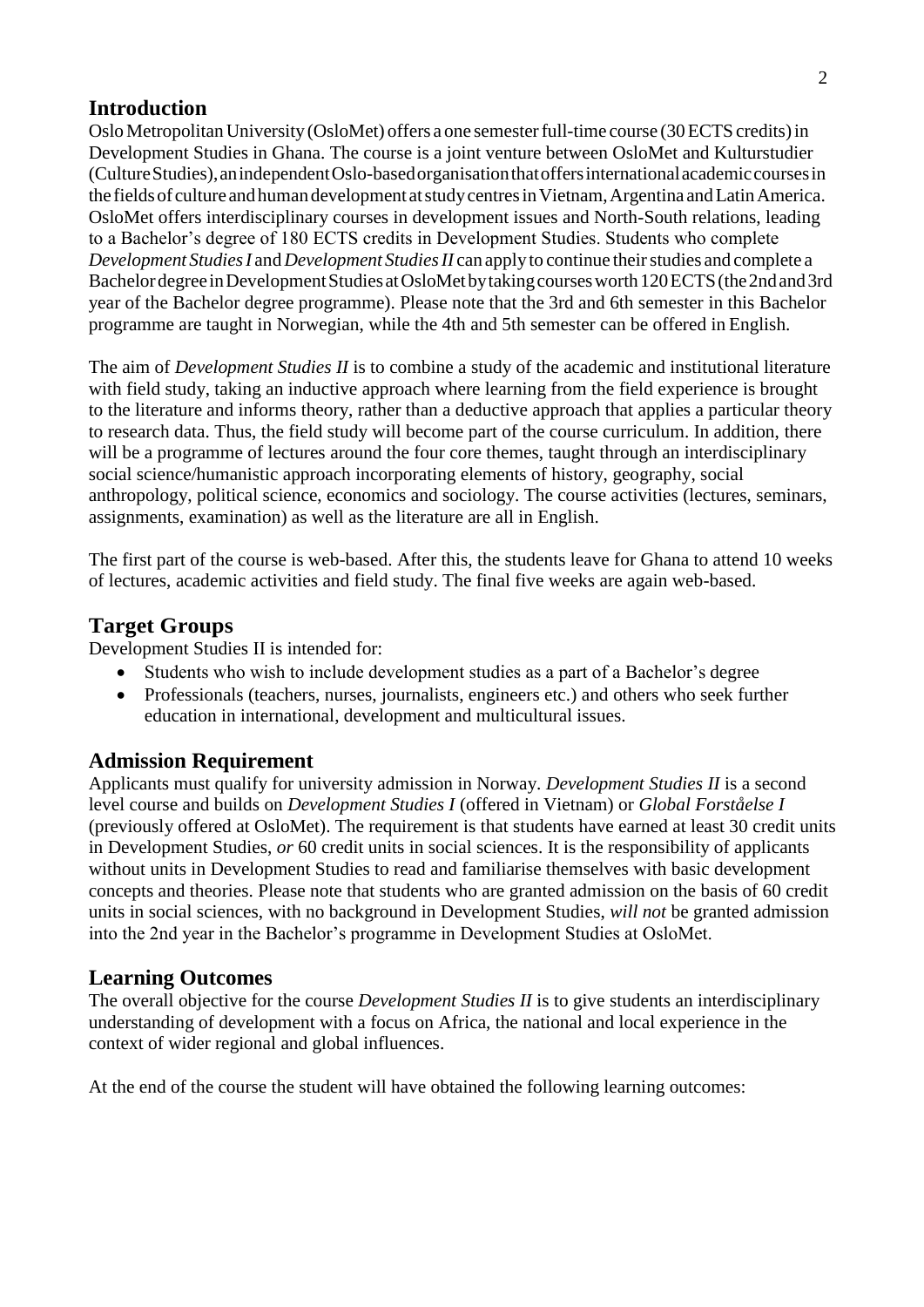# *Knowledge:*

The student should acquire knowledge in:

- The application and experiences of various strategies of development
- An understanding of and ability to apply concepts such as poverty, governance, inequality, power, human rights, culture, participation, empowerment, population and development research.
- An appreciation of the complex interaction between local, national, regional and global influences on development initiatives and outcomes
- An appreciation of the political, economic, environmental and social aspects of development

#### *Skills:*

Themulti-levelempiricalapproachofthiscoursewillprovideabaseforproblem-baseddiscussions, critical analysis and reflection.

The student should be able to:

- Carry out and present own research (an in-depth study within one of the above dimensions of development)
- Carry through a well-reflected problem oriented analysis of development issues
- Critically collect material through own research and through other sources

# *General competence:*

The student should be able to:

Provide problem oriented explanations and use critical analysis in the academic work

# **Content**

As this course is a second level course within Development Studies, it will be organised around a number of core themes building on *Development Studies 1* in Vietnam or *Global Forståelse 1*, which was previously offered at OsloMet:

# **Module 1: The Regional and National Context**

The course will start with an introduction to the African experience of development, related to African history, environment, culture and political development. Global influences will be considered, as well as the particular experiences of Ghana. One aim will be to show the many and diverse social and cultural changes that have taken place in the region as a result of political and economic policies and programmes.

#### **Politics, Governance and Social Movements**

This theme will include formal politics, the development and role of the state, and informal politics, the role of individual actors, groups, and different types of activities within civil societies, like social movements, in forging their own views of development, which may be in support of, or against, state policies and programmes. There will be a consideration of different political ideas and understandings of democratization, as well as a critical engagement with the ideas of governance applied to agencies of the state, international actors, NGOs, and locally based organizations.

#### **Environment and Social Development**

This theme will analyse key environmental issues with relation to development processes and different understandings of sustainable development. One central topic will be changes in natural resources, as well as an understanding of an ability to apply concepts and issues within a sustainable development approach. Processes of migration, changes in population and urbanization are also included.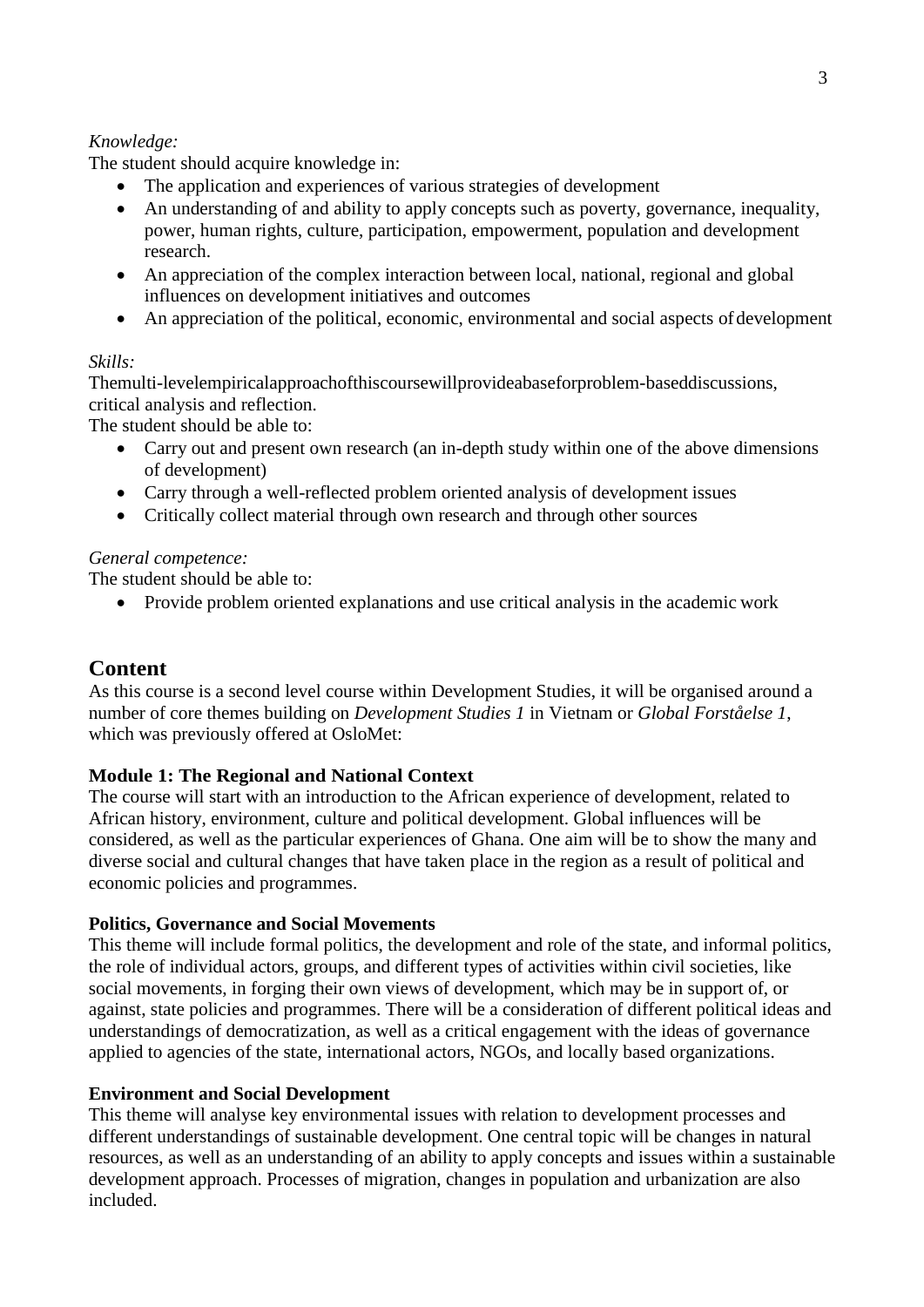#### **Module 2: Studying Development in the Field**

Conducting a field study will be a core component of the course. Lectures and activities will be conducted in order to give students a solid foundation in various methodologies (quantitative, qualitative, and participatory), an appreciation of the difficulties, constraints and opportunities, as well as a consideration of their positionality and ethical issues related to doing development research.

#### **Module 3: Theoretical and Conceptual Approaches**

An introduction to sustainable development, political ecology, poststructuralism and feminist theory. Students will analyse their research data and apply the various approaches as means to explore their research data.

# **Forms of Learning and Lecturing**

The course combines two periods of self-study (at the beginning and at the end of the course) with a period of study in Ghana, which will include both lectures and field study. The field study projects will be carried out in small groups.

#### **Part 1 – Introduction (6 weeks)**

Self-study, review of literature, complete first assignment.

#### **Part 2 – Study and Research in Ghana (10 weeks)**

Weeks 1-3: Introductory lectures on the African experience of development, Ghana, field trips, create field study groups, engagement with development concepts and theories, and lectures and activities on methodology; group work: develop a short field study proposal in consultation with seminar leader.

Week 4: Home exam

Weeks 5-6-7: Fieldwork in groups (3 weeks). After completion of field study, students hand in one copy of their material to the seminar leader as a back-up.

Week 8: Lectures on theoretical and conceptual approaches.

Week 9: Lectures on theoretical and conceptual approaches.

Week 10: Group presentations on empirical findings, linked to the literature.

#### **Part 3 – Field Study Report (5 weeks)**

Self-study, completion of individual field study reports based on the group fieldwork.

During the first three weeks of their stay in Ghana, in consultation with the seminar leader, students will be part of a small group (generally 4-5) that will conduct the research together. The field work is the core of the course, where they will deepen their theoretical and methodological knowledge by designing their own research project, collect data through interviews or other methods, and relate their own research to relevant discussions in Development Studies. The seminar leader will help with the formation of groups and local staff will arrange for individual or group placements in organizations, villages or neighbourhoods.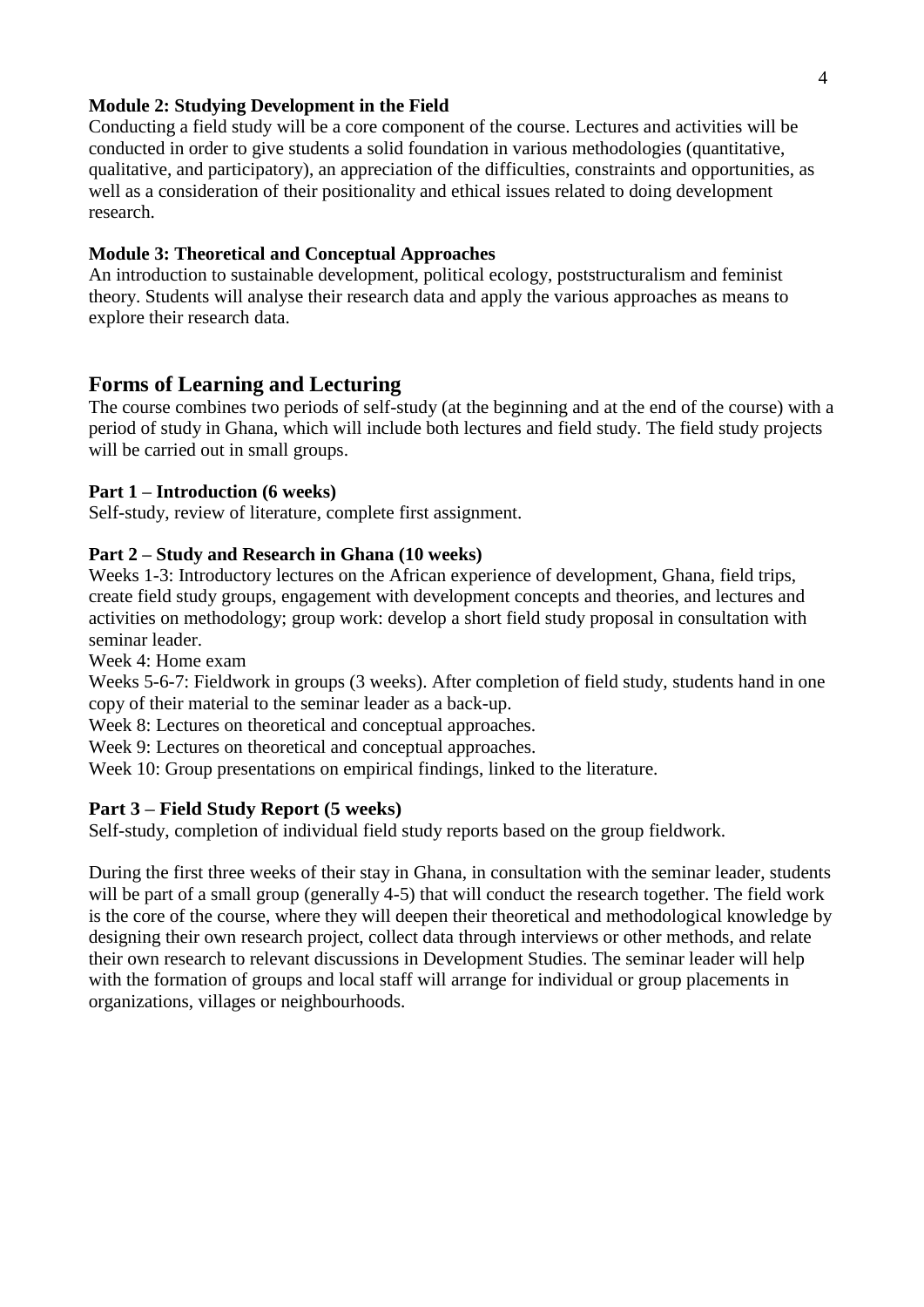# **Coursework Requirements**

Students must have the following requirements approved before examination:

#### *Before the home exam:*

# **1. Introductory Assignment –Literature Review (approved/not approved)**

This is a paper of approx. 1800 words  $(+/- 10\%)$  / approx. 5-6 pages, and is to be completed by the student during the first period of home study. Web-based sources will be supplied as an introduction to the course and set books will be identified which students should purchase. For the assignment, students will be asked to write an essay on the context of development in Africa with some reference to Ghana.

The purpose of the assignment is to develop background knowledge in order to prepare for the time in Ghana, to begin the process of identifying a topic for field-study, and to show evidence of academic conventions (a supported argument with a range of sources that have been referenced). The paper is to be submitted through e-mail to the seminar leader before the start of the course in Ghana, and will be assessed as approved/not approved by the seminar leader during the first two weeks. A student who receives a 'not approved' is entitled to maximum two new attempts to fulfil the course requirement. A new deadline for the revised assignment will be made by the seminar leader in relation to each individual case.

#### *Before the field study report exam:*

# **Research Notebook (approved/not approved)**

It is a requirement of the course that students keep a Research Notebook of their experiences in Ghana, which starts at arrival in Ghana, and with particular attention to the periods of fieldwork. The Research Notebook should include plans, methods and daily thoughts on the experience of doing research, by being reflective on the processes, successes and limitations. It could also include such things as interview questions, notes on focus groups, drafts of questionnaires, and links to ideas and debates in the literature. The guiding principle is that it is useful to them as researchers as it will be an essential source when it comes to preparing the assignments. A requirement is that students write down some reflections each day during fieldwork, and the Research Notebook is assessed as approved/not approved by the seminar leader.

#### **2. Oral Presentation on Field Study Findings (approved/not approved)**

This will take place during the last week in Ghana, when each group will present their field study. The focus is on the methodological experiences and empirical results of their fieldwork, but it should be related to ideas from the literature and issues and debates raised in the course. The purpose of the assignment is to consolidate the students' learning from both their own field study and the academic literature, assessing similarities and differences, and being aware of possible reasons for such comparisons. The format – an oral presentation – gives students experience in a useful skill, as well as providing a learning opportunity for other members of the course. The oral presentation will be of approx. 20 minutes with 10 minutes additional time for questions and discussion, and is assessed as approved/not approved by the seminar leader. Students must be present for the presentations of fellow students in other groups.

**The coursework requirements** must be met within fixed deadlines. Lectures and seminars are mandatory, as are workshops to prepare for the research, and other arranged group activities. It is compulsory that students remain in their field site for the full three weeks, unless they make trips directly related to conducting research related to their topic, for example travel to Accra to interview government officials. Students who, due to illness or other valid and documented reasons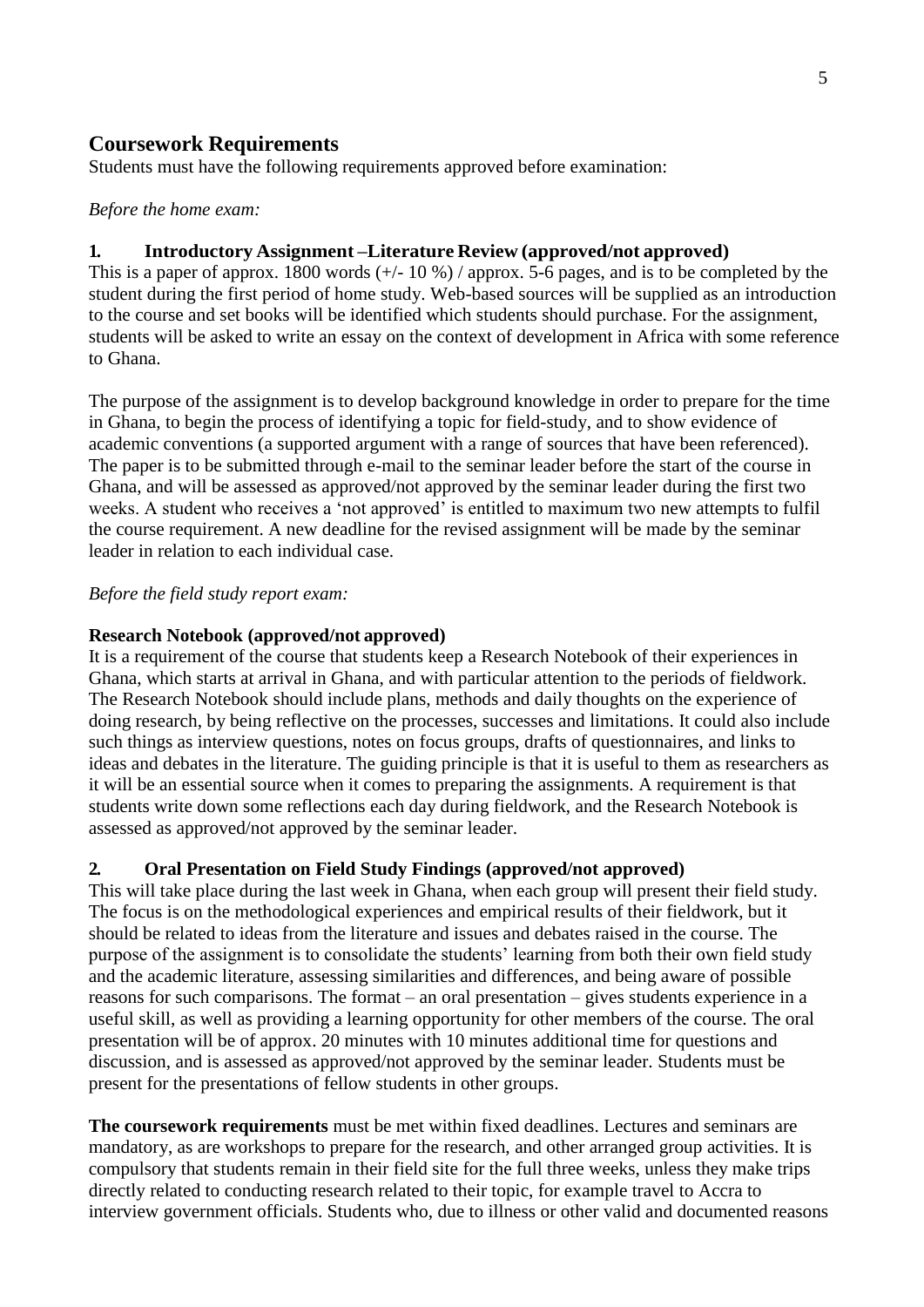(such as a medical certificate), do not meet the work requirements within the fixed deadlines, may be given a new deadline, given by the seminar leader in each individual case. Students who, due to the same reasons, have less than 80% attendance in lectures and seminars or of the active involvement during the field research, will by the seminar leader be given a written assignment of approx. 2000 words (5 pages) (+/- 10 %) over a fixed topic and with a fixed deadline. Absences are per activity during most of the semester, but per day during the group research period. **Please note that students who do not comply with this loose the right to take the final exam (i.e. submit their field study report).**

#### **Assessment**

Students will be assessed on the basis of a home exam and field study report, which respectively count 40 % and 60 % of the final mark. Both exams must be passed in order to be awarded a final grade. If a student does not pass one of the exams, only the failed exam shall be re-taken. The Study Guide of the course will give details about deadlines defined by OsloMet.

#### **Home Exam (40 %)**

An individual home exam of 3000 words  $(+/-10\%)$ , not counting the bibliography. Standard rules for academic referencing apply. This exam is based on the compulsory curriculum and will be held over 3 days in week 4. This exam is marked (A-F) by one internal and one external examiner.

#### **Field Study Report (60 %)**

This is completed after the stay in Ghana when the students are again studying on their own. This is done individually, and each student writes a field study report on the basis of the field study conducted with the group. All data material collected during the fieldwork will be shared among the group members. The students can have general advice from seminar leaders by e-mail for the writing of this report. The field report must be approx. 6000-8000 words ( $+/-10\%$ ) (approx. 15-20 pages), not counting the bibliography and possible attachments. Standard rules for academic writing and referencing apply. The field study report is to be submitted electronically. All fieldstudy reports will undergo checks for plagiarism. This examination is given a mark (A-F) by one internal and one external examiner.

The student's academic performance is based on the two assessments presented above. Students will be awarded a composite grade based on the marks and the percentage for each exam.

#### **Grading Scale**

Grades are given according to a scale ranging from A (outstanding) to F (not approved). The grading scale will be according to the ECTS-grading scale, with A-E as pass grades and F as fail grade.

| Symbol Name |             | General, qualitative description of grade                                                                                                                                                                                                 |
|-------------|-------------|-------------------------------------------------------------------------------------------------------------------------------------------------------------------------------------------------------------------------------------------|
|             | Outstanding | An outstanding performance. The assignment paper/performance<br>documents outstanding subject knowledge and an outstanding degree<br>of independence and ability in relating subject knowledge to the<br>educational goals of the course. |

#### **The Criteria for the Different Grades**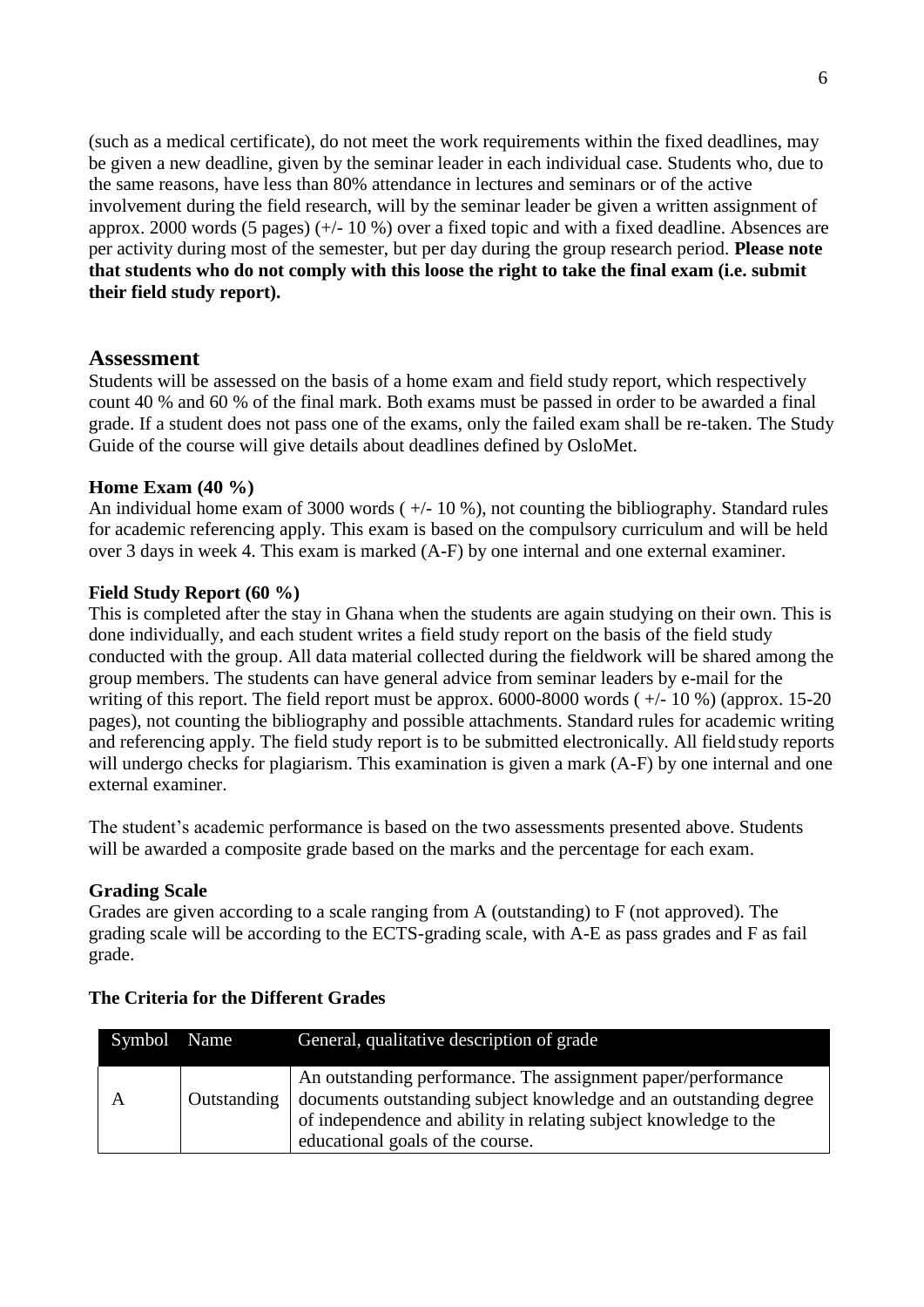| B           | Very good   | A very good performance, well above the average. The assignment<br>paper/performance documents very good subject knowledge and a<br>high degree of independence and ability in relating subject knowledge<br>to the educational goals of the course.            |
|-------------|-------------|-----------------------------------------------------------------------------------------------------------------------------------------------------------------------------------------------------------------------------------------------------------------|
| C           | Good        | An average performance. The assignment paper/performance<br>documents a<br>fair level of subject knowledge and some degree independence and<br>ability in relating subject knowledge to the educational goals of the<br>course.                                 |
|             | Fairly good | A performance below average. The assignment paper/performance<br>documents a level of subject knowledge with some deficiency, and<br>shows a lesser degree of independence and ability in relating subject<br>knowledge to the educational goals of the course. |
| E           | Adequate    | A performance satisfying the minimum requirements. The assignment<br>paper/performance documents low degree of subject knowledge, and<br>shows a low level of independence and ability in relating subject<br>knowledge to the educational goals of the course. |
| $\mathbf F$ |             | Not approved The assignment paper/performance does not satisfy minimum<br>requirements                                                                                                                                                                          |

# **New or Postponed Examination**

In case of failed exam/legal absence, the student can have a new individual home exam under the same conditions when a new/postponed exam is arranged. A student who fails the individual field study report may submit a revised version. The deadline for this coincides with the deadline for general evaluation the following term.

#### **Exam Regulations**

Regulations for new or postponed examinations are available in Regulations Relating to Studies and Examinations at OsloMet. Students are responsible for registering for a new or postponed examination. Detailed information about registration and times for new or postponed examinations is available on the web site.

# **Reading List**

*Spring semester 2019*

The reading list comprises approximately 1600 pages (compulsory). In addition, the student selects approximately 700 pages of reading, which must be approved by the seminar leader. Sources taken from the Internet must be published academic or institutional sources. Only limited use of webbased material is permitted as supplementary source material for coursework.

Titles in the list marked with \* are books that the students must buy. All other titles will be available in a compendium. Any change in the reading list must be done within the beginning of the course and must be approved by the person responsible for the course in the Department of International Studies and Interpreting at OsloMet.

Changes may occur.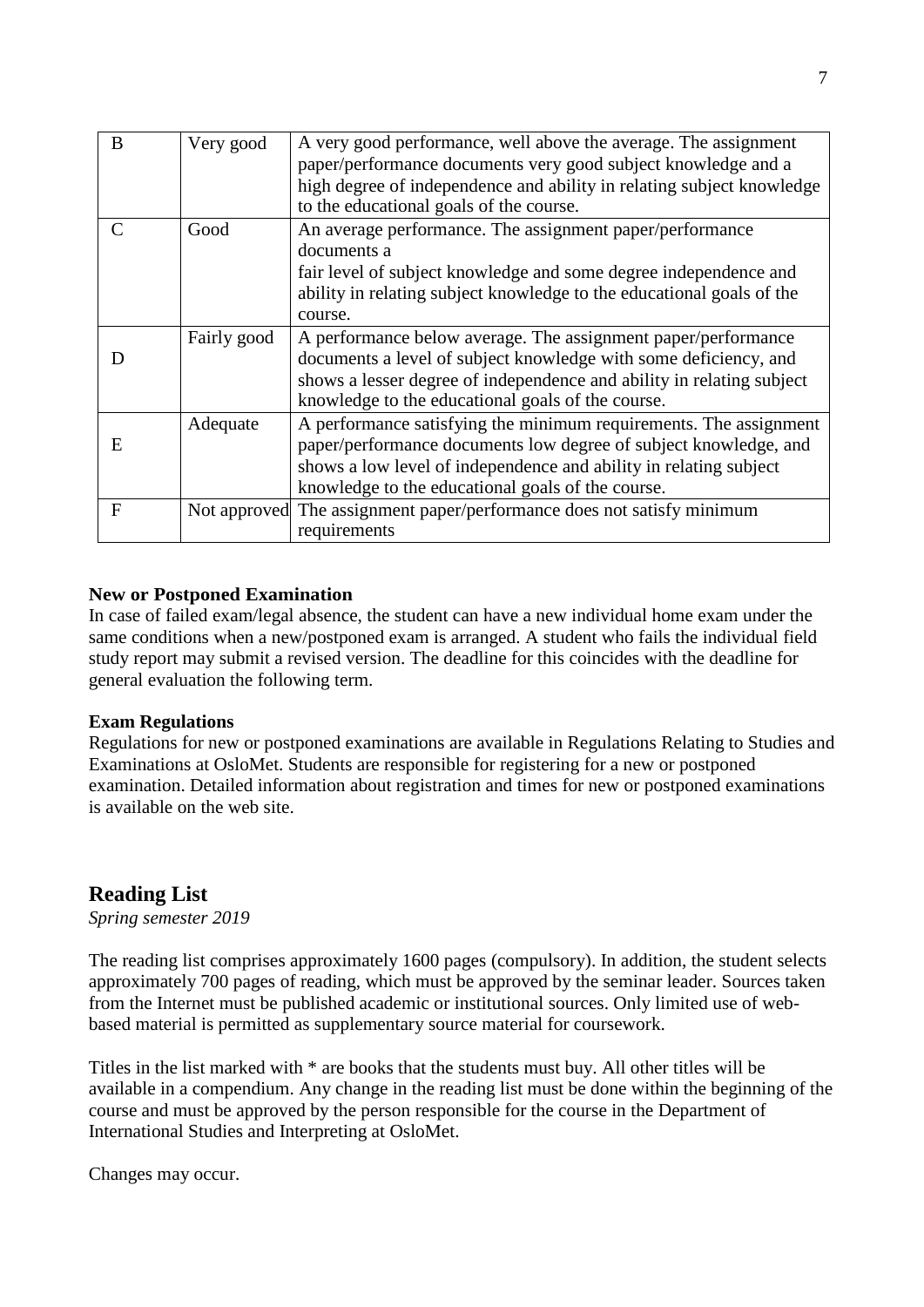#### **Set Books**

Binns,T., Dixon, A. and Nel, E. (2012) Africa: diversity and development London and New York: Routledge.

Desai, V. and Potter, R.B.(eds) (2006) Doing Development Research**.** London: Sage.

Elliott, J.A.  $(2013)$  4<sup>th</sup> edition An Introduction to Sustainable Development. London: Routledge Perspectives on Development.

\*indicates a chapter in a set book

# **MODULE 1 REGIONAL CONTEXT 839 pages Introducing Africa and Ghana**

\*Binns, et al (2012) Africa: diversity and development**,** London and New York: Routledge Chapter 1 Africa continuity and change. 32p. *Gives a short historical review, including colonialization and its legacies, representations of Africa, and diversity of development outcomes.*

\*Binns, et al (2012) Africa: diversity and development**,** London and New York: Routledge Chapter 2 Africa's people. 60p.

\*Binns, et al (2012) Africa: diversity and development**,** London and New York: Routledge. Chapter 3 African environments, 42p.

\*Binns, et al (2012) Africa: diversity and development**,** London and New York: Routledge Chapter 9 Developing Africa. 38p.

\*Binns, et al (2012) Africa: diversity and development**,** London and New York: Routledge Chapter 8 African economies. 41p.

Ellis and ter Haar (2004) Religion and Development in Africa, Commission for Africa Background Paper 11p.

Reed (2008) 'Stakeholder participation for environmental management: a literature review', *Biological Conservation* 141, 2417-2431. 14p. CR4 Research article E1

Thomson, A. (2010). An introduction to African politics, (3rd ed.). London: Routledge. Chapter 9 Neo-colonialism, structural adjustment and Africa's political economy. 188-214, 26p.

UNDP (2014) Ghana Human Development Report 2013 composite indices. 5p.

# **Social development and environment in Ghana**

Aasoglenang and Bonye (2013) Rural livelihoods diversity: coping strategies in WA West district in Northern Ghana, European Scientific Journal 9 (35), 1857-7881. 18p.*.* CR4 Research article D2

Abdulai, A-G, Abdul-Bassit Abubakari & Jude Martey (2019): Is social protection in Ghana a right?, Development in Practice, 29 (8), 1064-1074 11p.

Acheampong et al (2016) Collective approach to solving housing problems emerging from population growth in Ghana, International Journal of Innovative Research and Studies, 20p.

Addison, A., Gaudiose Mujawamariya & Ralph Bam (2019): Gender considerations in development and utilisation of technological innovations: evidence from Ghana, Development in Practice, DOI: 10.1080/09614524.2019.1632263 12p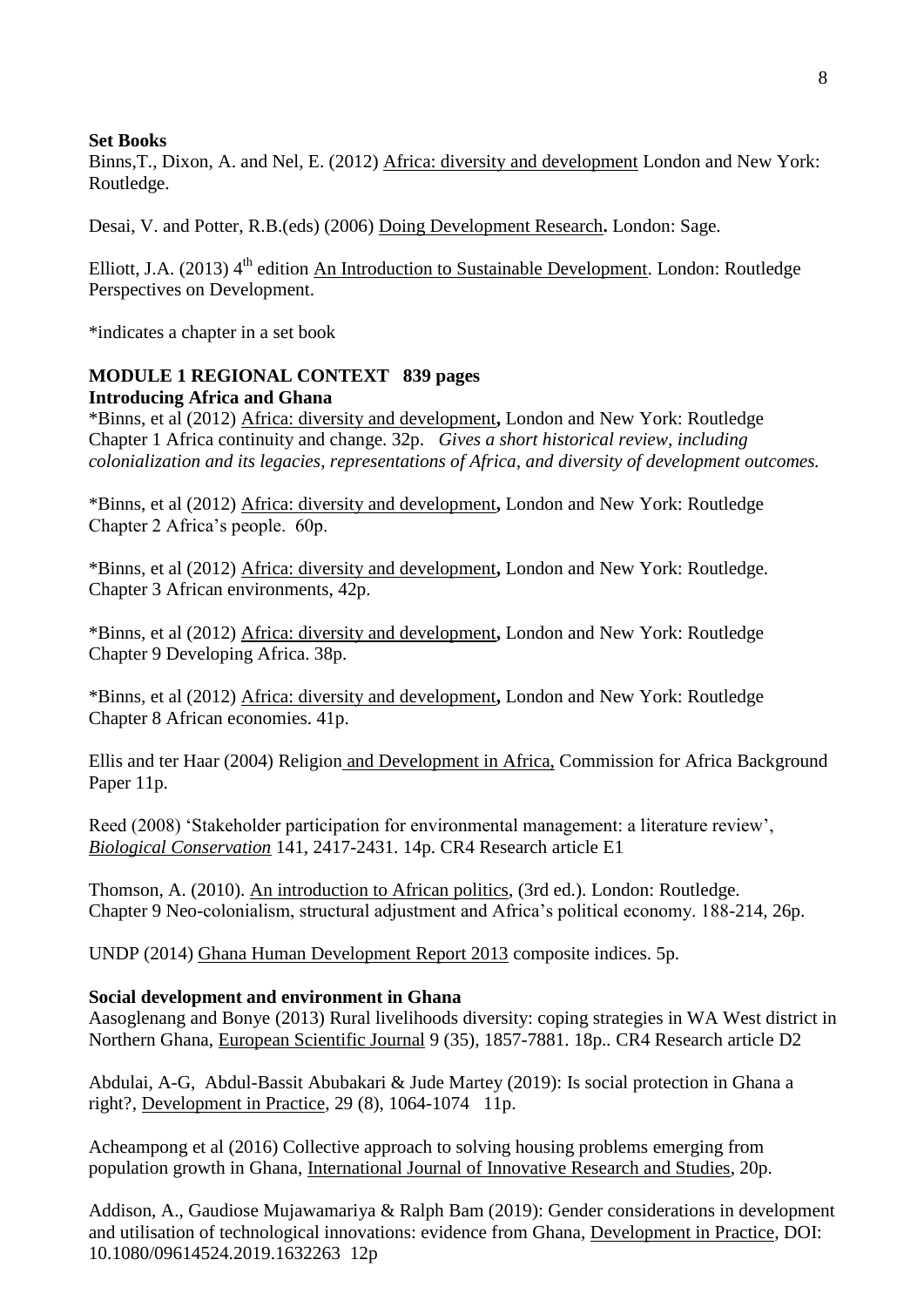Awumbila et al (2008) Migration Country Paper (Ghana). African perspectives on human mobility programme. University of Ghana, 1-34. 34p.

\*Binns, et al (2012) Africa: diversity and development**.** London and New York: Routledge. Chapter 4 Rural Africa 42p.

\*Binns, et al (2012*)* Africa: diversity and development*.* London and New York: Routledge. Chapter 5 Urban Africa. 54p.

\*Binns, et al (2012*)* Africa: diversity and development*.* London and New York: Routledge. Chapter 6 Health and Development. 41p

Chant, S. and C. McIlwaine (2009). Geographies of development in the 21<sup>st</sup> century. Cheltenham: Edward Elgar. Chapter 3 transforming populations (migration), 64-92, 29p.

Carter and Barrett (2006) The economics of poverty traps and persistent poverty: an asset based approach, The Journal of Development Studies 42 (2), 178-199. 21p.*.* CR4 Research article D1

De Haan (2000) Livelihoods and poverty: the role of migration – a critical review of the migration literature, The Journal of Development Studies 36 (2),1-17. 46p. CR3 Research article B2

Friedson-Ridenour, S., Molly Clark-Barol, Kurt Wilson, Sweta Shrestha & Cassandra Mercy Ofori (2019) The limitations of market-based approaches to empowerment: lessons from a case study in Northern Ghana, Development in Practice, 29(6), 774-785, 12p

Fuseini, M.N., Francis Enu-Kwesi & Mohammed Sulemana (2019) Poverty reduction in Upper West Region, Ghana: role of the Livelihood Empowerment Against Poverty programme, Development in Practice, 29(6), 760-773, 14p.

Heintz and Valodia (2008) Informality in Africa: a review. WIEGO Working Paper no. 3. 29p. [http://wiego.org/sites/wiego.org/files/publications/files/Heintz\\_WIEGO\\_WP3.pdf](http://wiego.org/sites/wiego.org/files/publications/files/Heintz_WIEGO_WP3.pdf) 

Parnell and Pieterse (2014) Africa's urban revolution. London and New York: Zed Books. Chapter 1 Africa's urban revolution in context. 17p.

Songsore (1999) Urbanization and Health in Africa: exploring the interconnections between poverty, inequality and the burden of disease**.** Legon: University of Ghana. 27p. CR3 Research article C4

Sulemana, M., Bukari Francis Issahaku Malongza & Mohammed Abdulai (2019) Assessment of the Livelihood Empowerment Against Poverty programme in Karaga district, Ghana, Development in Practice, 29:4, 437-447, 11p

Wrigley-Asante (2012) Unravelling the health-related challenges of women in the informal economy: accounts of women in cross-border trading in Accra, Ghana, GeoJournal 78, 525-537.12p. CR3 Research article B3

Wrigley-Asante (2012). Out of the dark but not out of the cage: women's empowerment and gender relations in the Dangme West district of Ghana, Gender, Place and Culture, 19 (3), 344-363. 19p.

#### **Politics and governance**

Abraham, E & Adrienne Martin (2016) Understanding households' livelihood choices, wealth, and poverty in Accra, Ghana, Development in Practice, 26:3,387-402, 17p. CR3 Research article A5

Antwi-Boasiako, J. (2019) Drivers of civil society organisations' participation in Ghana's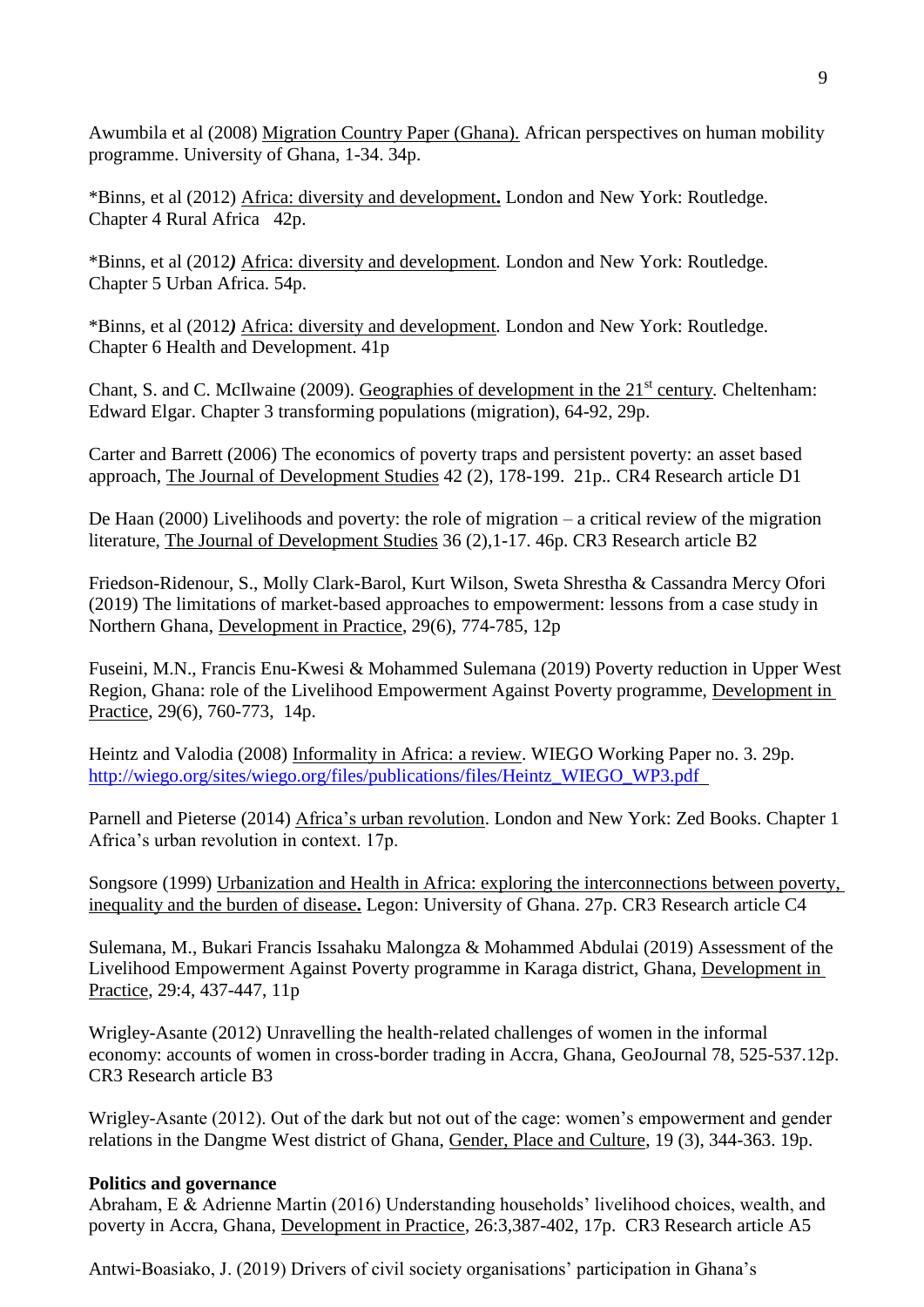governance processes, Development in Practice, 29(8) 1075-1082. 7p

Chant, S. and C. McIlwaine (2009). Geographies of development in the 21<sup>st</sup> century. Cheltenham: Edward Elgar. Chapter 9 Families and households in transition, 237-254, 18p.

Crawford (2005) The European Union and Democracy promotion in Africa: the case of Ghana. The European Journal of Development research. 17 (4), 1743-8811. 29p*.* CR4 Research article F5

Jones and Chant (2009) Globalizing initiatives for gender equality and poverty reduction: Exploring 'failure' with reference to education and work among urban youth in The Gambia and Ghana. Geoforum 2009*,* 184-196. 12p.*.*

Mukuto and Taylor (2013) Struggles for systems that nourish: southern Africa civil society contributions and challenges to the creation of flourishing societies, Development in Practice 23 (5- 6), 609-616. 7p.

Nasang'o, W. (2018) Competing Theories and Concepts on Politics, Governance, and Development, in S.O. Oloruntoba & T. Falola (eds.). The Palgrave Handbook of African Politics, Governance and Development, New York: Palgrave Macmillan, 35-56. 21p.

Owusu-Sekyere, E., Samuel Twumasi Amoah & Frank Teng-Zeng (2016) Tug of war: street trading and city governance in Kumasi, Ghana, Development in Practice, 26:7, 906-919, 15p

Porter (2003) NGOs and poverty reduction in a globalizing world: perspectives from Ghana, Progress in Development 3 (2), 131-145. 14p.

Ribot (2003) Democratic decentralisation of natural resources**:** institutional choice and discretionary power transfer in Sub- Saharan Africa, Public Administration and Development*,* 23, 53-65. 12p CR4 Research article E4

Thomson, A. (2010). An introduction to African politics. (3rd ed.). London: Routledge. Chapters 1, Introduction: state, civil society and external interests 8p.

Chapter 6 Legitimacy: neopatrimonialism, persoanl rule and the centralization of the African State. Case Study: Cote d'Ivoire 23p.

Yeboah, T. & Francis Jagri (2016) "We want financial accountability": deconstructing tensions of community participation in CHPS, Ghana, Development in Practice, 26(6), 764-780,18p. *A* 

# **MODULE 2 METHDOLOGY AND RESEARCH TOPICS read 300 pages**

# **Methods and methodology 100 pages**

\*Desai, V. and Potter, R.B. (eds) (2006) *Doing Development Research***.** London: Sage Chapter 3 Ethical practices in doing development research 9p. Chapter 4 Working in different culture: issues of race, ethnicity and identity 10p. Chapter 5, Women, men and fieldwork: gender relations and power structures 8p. Chapter 11, Working with NGOs and CBOs 10p. Chapter 15 Interviewing 6p. Chapter 16, Focus Groups 10p. Chapter 18 Lost in translation? The use of interpreters in fieldwork. 8p. Chapter 20 Participatory methods and approaches 11p. Chapter 24 Using images, film and photography 10p. Chapter 30 Writing an effective research report or dissertation 13p.

Plus other relevant chapters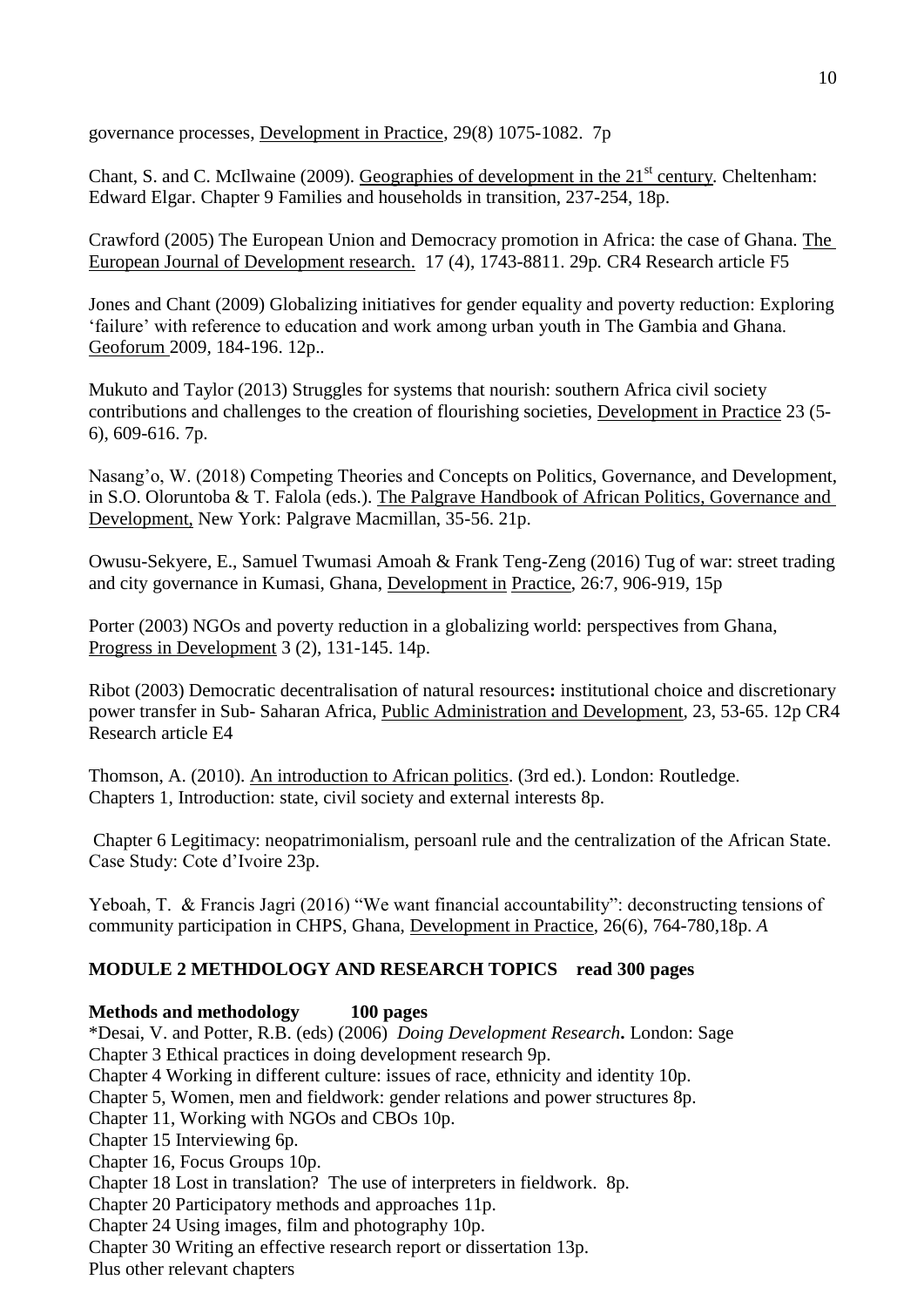# **A Changing households**

A.1 Muyanga, Jayne and Burke (2013) Pathways into and out of poverty: a study of rural household wealth dynamics in Kenya**,** The Journal of Development Studies**,** 17p.

A.2 Nhongo (2004) The changing role of older people in African households and the impact of ageing on African Family Structures Johannesburg: Help Age International. 13p.

A.3 Barrett et al (2001) Nonfarm income diversification household livelihood strategies in rural Africa; concepts, dynamics, and policy implications**.** Ithaca: Cornell University. 31p.

A.4 Silberschmidt (2001) Disempowerment of men in rural and urban Africa: implications for male identity and sexual behaviour World Development 29 (4), 657-671. 15p.

A.5 Abraham, E & Adrienne Martin (2016) Understanding households' livelihood choices, wealth, and poverty in Accra, Ghana, Development in Practice, 26 (3),387- 402, 17p. Reading week 2

A.6 ODI (2018) Leaving no one behind in the health and education sectors: an SDG stocktake in Ghana. London: Overseas Development Institute (ODI) 24p. Reading week 8

# **B Rural-urban migration**

B.1 Kothari (2002) Migration and Chronic Poverty**.** Manchester: Institute for Development Policy and Management. 32p.

B.2 De Haan (2000) Livelihoods and poverty: the role of migration – a critical review of the migration literature, The Journal of Development Studies 36 (2), 1- 46, 46p. Reading week 2

B. 3 Wrigley-Asante (2012) Unravelling the health-related challenges of women in the informal economy: accounts of women in cross-border trading in Accra, Ghana, GeoJournal 78, 525-537.12p. Reading Week 2

B.4 Sahn and Stifel (2004) Urban – rural inequality in living standards in Afric*a*. United Nations University. 32p.

B 5 Koser, Khalid (2007) International migration*,* Oxford: Oxford University Press Chapter 3 Migration and globalization, 13p. Chapter 4 Migration and development, 13 p.

# **C Cities and urban life**

C.1 World Bank (2005) The Urban transition in SS Africa: implications for economic growth and poverty reduction. Chapters 2, 3, and 4. 45p.

C.2 Barlett (2008) Climate change and urban children, Environment and Urbanization, 20 (2), 501- 519. 18p.

C.3 Beall (2002) Globalization and social exclusion in cities: framing the debate with lessons from Africa and Asia, Environment and Urbanization 14 (1) 41-51. 10p.

C.4 Songsore (1999) Urbanization and Health in Africa: exploring the interconnections between poverty, inequality and the burden of disease**.** Legon: University of Ghana. 27p. Reading week 2

C 5 Jones and Chant (2009) Globalising initiatives for gender equality and poverty reduction: exploring failure with reference to education and work among urban youth in The Gambia and Ghana. Geoforum 40, 184-196. 13p.*.*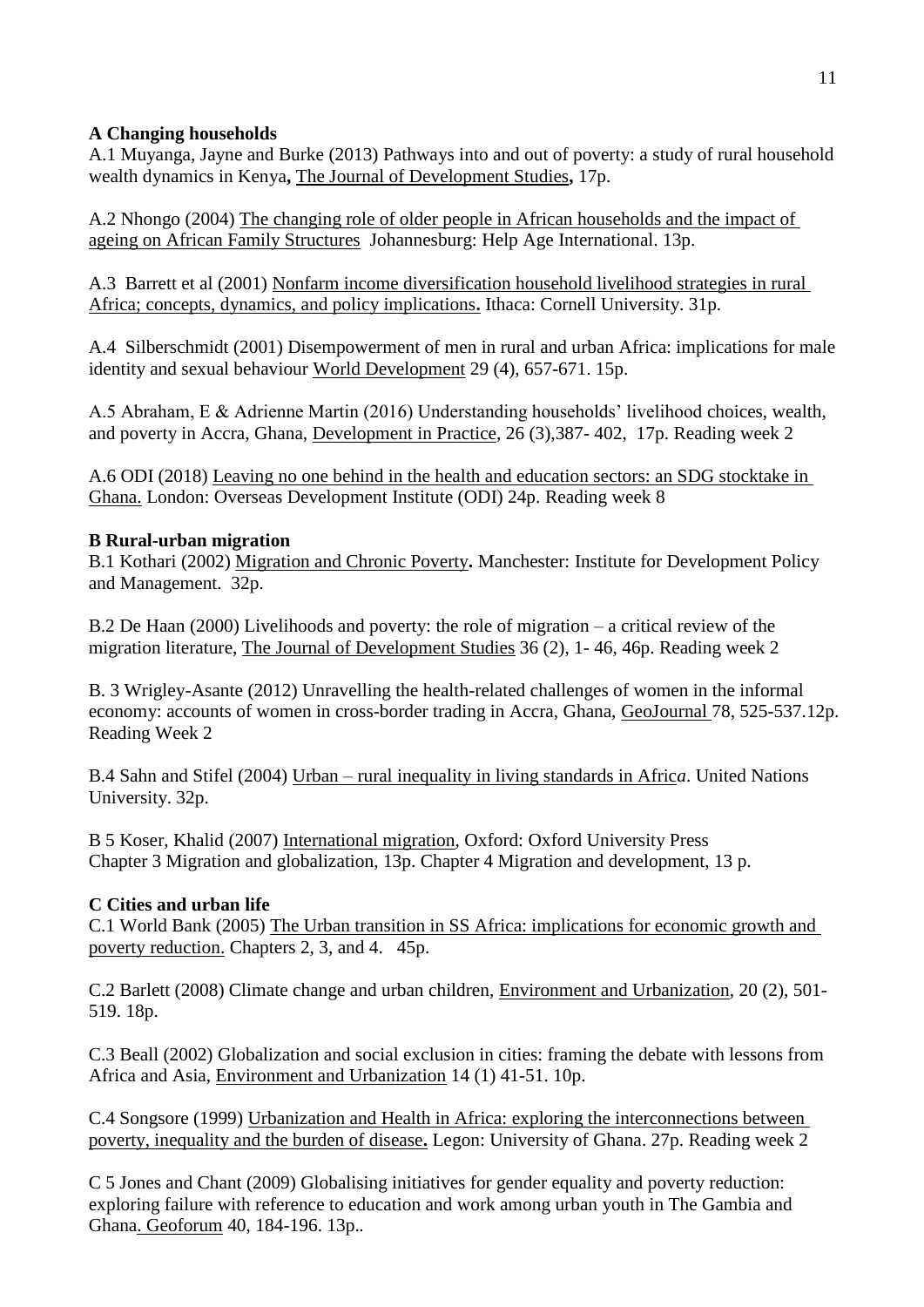# **D Poverty, inequality and livelihoods**

D.1 Carter and Barrett (2006) The economics of poverty traps and persistent poverty: an asset based approach, The Journal of Development Studies 42 (2), 178-199. 21p.Reading week 2

D.2 Aasoglenang and Bonye (2013) Rural livelihoods diversity: coping strategies in WA West district in Northern Ghana, European Scientific Journal 9 (35), 139-156. 18p*.* Reading week 2

D.3 Hong (2006) Effect of economic inequality on chronic childhood under-nutrition in Ghana*.*  Public Health Nutrition 10 (4), 371-378. 7p.

D.4 Adam et al (2008) The impact of remittances on poverty and inequality in Ghana. Policy Research Working Paper 4732, World Bank Africa Region. 41p.

D. 5 Crook, R.C. (2003) Decentralisation and poverty reduction in Africa: the politics of localcentral relations**.** Public Administration and Development 23, 77-88. 11p.

# **E Environmental and natural resource management**

E.1 Reed (2008) Stakeholder participation for environmental management: a literature review, Biological Conservation 141, 2417-2431. 14p.*.* Reading week 1

E.2 Leach et al (1999) Environmental entitlements: dynamics and institutions in community-based natural resource management, World Development 27 (2), 225-247. 22p.

E 3 Adams, W.M. and J. Hutton (2007) "People, parks and poverty: political ecology and biodiversity conservation", *Conservation and Society* 5 (2) 147-183. 36p.

E 4 Ribot (2003) Democratic decentralisation of natural resources: institutional choice and discretionary power transfer in Sub- Saharan Africa, Public Administration and Development, 23, 53-65 12p. Reading week 3

E5 Hilson and Garforth (2012) 'Everyone Now is Concentrating on the Mining': Drivers and implications of Rural Economic Transition in the Eastern Region of Ghana, The Journal of Development Studies 49 (3), 348-364. 16p

# **F Processes of democratization**

F.1 Edozie, R.K. (2010) New frames in African Democratic politics: discourses trajectories, chapter 10, in Soyinka-Airewele, P. and Edozie, R.K. (2010) Reframing contemporary Africa: politics, culture and society in the global era, Washington: Sage. 157-176. 20p.

F. 2 Mercer, C. (2002) NGOs, civil society and democratization: a critical review of the literature*.*  Progress in Development Studies 2 (1) 5 -22. 17p.

F. 3 Owusu (1992) Democracy and Africa - a view from the village, The Journal of Modern African Studies 30 (3) 369-396 (about Ghana) 27p.

F.4 Yarrow, T. (2011*)* Development beyond politics: aid, activism and NGOs in Ghana, Basingstoke: Palgrave Macmillan, Introduction, Hope in Development. 1-15. 15p.

F5 Crawford (2005) The European Union and Democracy promotion in Africa: the case of Ghana. The European Journal of Development research. 17 (4), 571-600. 29p Reading week 3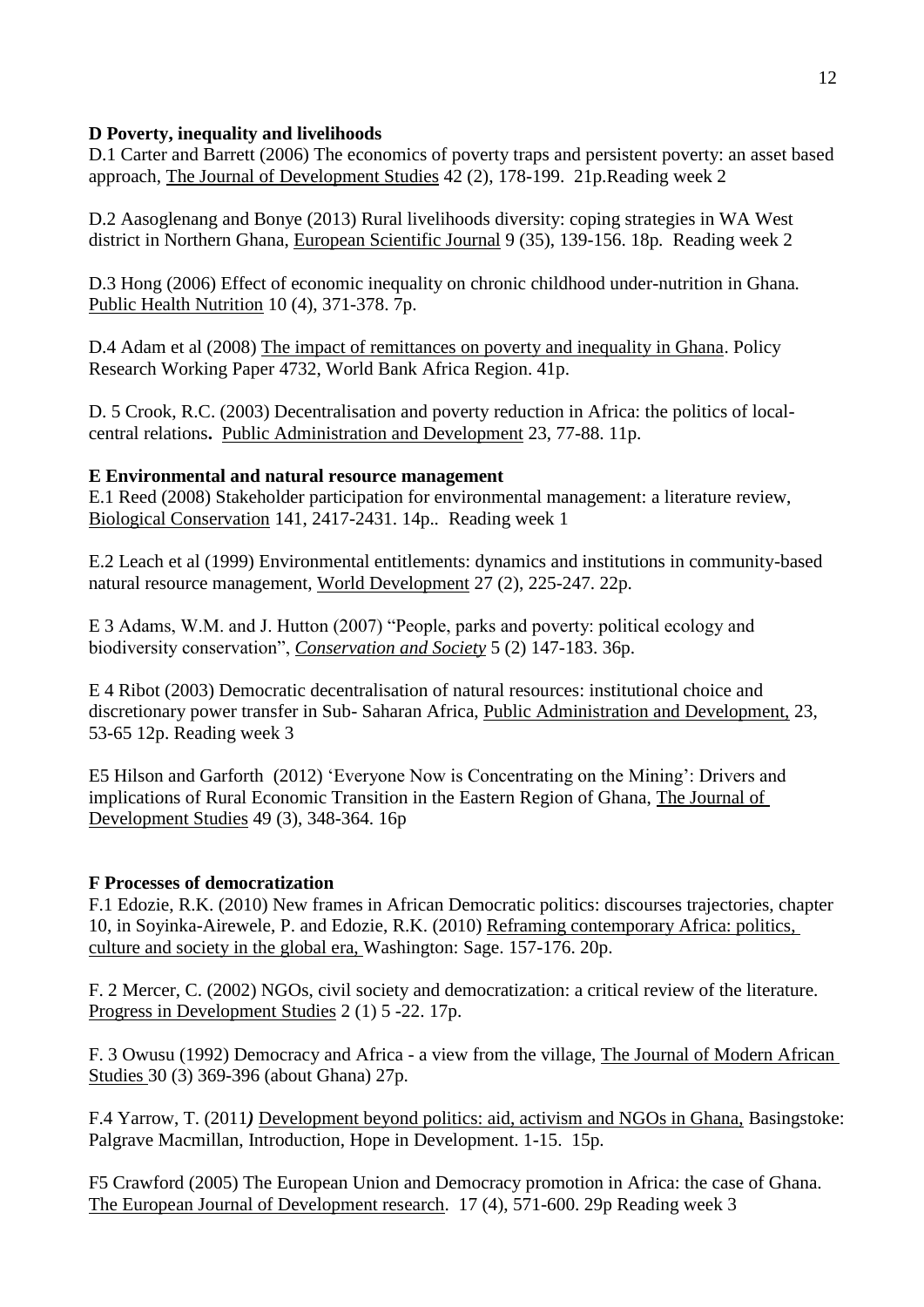# **MODULE 3 THEORETICAL AND CONCEPTUAL APPROACHES 591pages Sustainable Development**

Arhin, A. (2016) Advancing post-2015 Sustainable Development Goals in a changing development landscape: Challenges of NGOs in Ghana, Development in Practice, 26:5, 555-568, 15p

Boamah, F. (2014). Imageries of the contested concepts "land grabbing" and "land transactions": Implications for biofuels investments in Ghana. Geoforum 54, 324-334.10 p.

Brockington, D., Ponte, S. (2015) The green economy in the global South: experiences, redistributions and resistance. Third World Quarterly 36 (12), 2197- 2206. 9p.

Davis, T.J. (2016): Good governance as a foundation for sustainable human development in sub-Saharan Africa, Third World Quarterly, 20p.

\*Elliott, J. (2013) 4<sup>th</sup> edition, An Introduction to Sustainable Development. Routledge: London. Chapter 1 What is sustainable development? 49p.

\*Elliott, J. (2013) 4<sup>th</sup> edition, An Introduction to Sustainable Development. Routledge: London. Chapter 2 The global challenge of sustainable development. 63p.

\*Elliott, J. (2013) 4<sup>th</sup> edition, An Introduction to Sustainable Development. Routledge: London. Chapter 3 Actors and actions in sustainable development. 69P.

\*Elliott, J. (2013)  $4<sup>th</sup>$  edition, An Introduction to Sustainable Development. Routledge: London. Chapter 4 Sustainable rural livelihoods, 60p. OR Chapter 5 Sustainable urban livelihoods, 53p.*.*

\*Elliott, J. (2013) 4<sup>th</sup> edition, An Introduction to Sustainable Development. Routledge: London.\*Chapter 6 Sustainable development in the developing world: an assessment. Optional 30p

European Union energy Initiative (EUEI) (2018) 2030 Agenda: Review Process of SDG7 on energy global partnerships 12p. Optional

Kopiński, D., Polus, A. & Tycholiz, W. (2013). Resource curse or resource disease? Oil in Ghana. African Affairs, 112 (449), 583-601. 18p*.* Optional

Lewis and Kanji (2009*)* Non-Governmental organizations and Development. London: Routledge. Chapter 5 NGO roles in contemporary development practice, 91-120, and Chapter 6 NGOs and civil society,121-141. 49p.

ODI (2018) Leaving no one behind in health and education services: an SDG stocktake in Ghana 24p Optional CR3 Research article A6 optional

Robbins, Paul (2012*)* Political Ecology. Kent: Wiley-Blackwell, Chapter 1: Political versus apolitical ecologies, 11-24. 13p. Chapter 3: The critical tools, 49-81. 32p. optional

Vermeulen and Cotula (2010) Over the heads of local people: consultation, consent and recompense in large-scale land deals for biofuels projects in Africa, The Journal of Peasant Studies 37 (4) 899- 916. 17p.*.* Optional

Walker, P. (2006) 'Political ecology: where is the policy?, Progress in Human Geography 30 (3), 382-395. 13p.